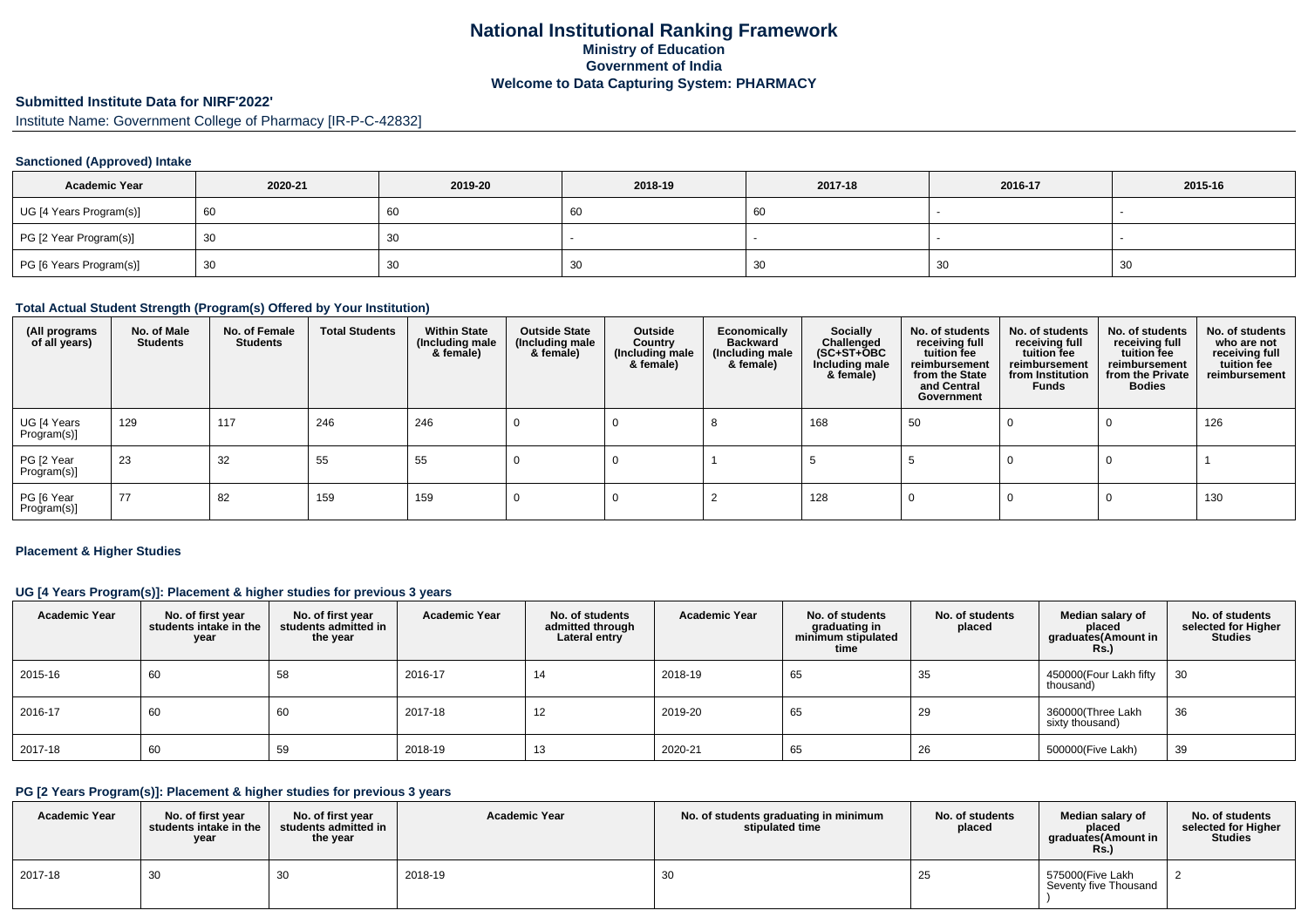| 2018-19      |    | 2019-20 | zn | 600000(Six Lakh)              |  |
|--------------|----|---------|----|-------------------------------|--|
| 2019-20<br>. | 30 | 2020-21 |    | 560000(Five Lakh<br>Thousang. |  |

#### **PG [6 Years Program(s)]: Placement & higher studies for previous 3 years**

| <b>Academic Year</b> | No. of first year<br>students intake in the<br>year | No. of first vear<br>students admitted in<br>the year | <b>Academic Year</b> | No. of students graduating in minimum<br>stipulated time | No. of students<br>placed | Median salary of<br>placed<br>graduates(Amount in<br>Rs. | No. of students<br>selected for Higher<br><b>Studies</b> |
|----------------------|-----------------------------------------------------|-------------------------------------------------------|----------------------|----------------------------------------------------------|---------------------------|----------------------------------------------------------|----------------------------------------------------------|
| 2013-14              | 30                                                  | 23                                                    | 2018-19              | 23                                                       | 20                        | 200000(Two Lakh)                                         |                                                          |
| 2014-15              | 30                                                  | 25                                                    | 2019-20              | 25                                                       | 24                        | 300000(Three Lakh)                                       |                                                          |
| 2015-16              | 30                                                  | 28                                                    | 2020-21              | 28                                                       | 25                        | 250000(Two Lakh Fifty   0<br>Thousand)                   |                                                          |

#### **Ph.D Student Details**

| Ph.D (Student pursuing doctoral program till 2020-21 Students admitted in the academic year 2020-21 should not be entered here.) |                                                            |         |         |  |  |  |
|----------------------------------------------------------------------------------------------------------------------------------|------------------------------------------------------------|---------|---------|--|--|--|
| <b>Total Students</b>                                                                                                            |                                                            |         |         |  |  |  |
| Full Time                                                                                                                        |                                                            |         |         |  |  |  |
| Part Time                                                                                                                        |                                                            |         |         |  |  |  |
|                                                                                                                                  | No. of Ph.D students graduated (including Integrated Ph.D) |         |         |  |  |  |
|                                                                                                                                  | 2020-21                                                    | 2019-20 | 2018-19 |  |  |  |
| Full Time                                                                                                                        |                                                            |         |         |  |  |  |
| Part Time                                                                                                                        |                                                            |         |         |  |  |  |

## **Financial Resources: Utilised Amount for the Capital expenditure for previous 3 years**

| <b>Academic Year</b>                                                                                 | 2020-21                                                            | 2019-20                                                                        | 2018-19                                                                        |  |  |  |  |
|------------------------------------------------------------------------------------------------------|--------------------------------------------------------------------|--------------------------------------------------------------------------------|--------------------------------------------------------------------------------|--|--|--|--|
|                                                                                                      | <b>Utilised Amount</b>                                             | <b>Utilised Amount</b>                                                         | <b>Utilised Amount</b>                                                         |  |  |  |  |
| Annual Capital Expenditure on Academic Activities and Resources (excluding expenditure on buildings) |                                                                    |                                                                                |                                                                                |  |  |  |  |
| Library                                                                                              | 145598 (One Lakh Forty Five Thousand Five Hundred Ninety<br>Eight) | 196111 (One Lakh Ninety Six thousand One Hundred Eleven)                       | 958711 (Nine Lakh Fifty Eight Thousand Seven Hundred<br>Eleven)                |  |  |  |  |
| New Equipment for Laboratories                                                                       | 0 (Zero)                                                           | 2134999 (Twenty One Lakh Thirty Four Thousand Nine<br>Hundred and Ninety Nine) | 4298892 (Forty two Lakh Ninety Eight Thousand Eight<br>Hundred and Ninety Two) |  |  |  |  |
| Other expenditure on creation of Capital Assets (excluding<br>expenditure on Land and Building)      | 0 (Zero)                                                           | 0 (Zero)                                                                       | 0 (Zero)                                                                       |  |  |  |  |

## **Financial Resources: Utilised Amount for the Operational expenditure for previous 3 years**

| <b>Academic Year</b>                       | 2020-21                                                                               | 2019-20                                                                                 | 2018-19                                                                              |  |  |  |  |
|--------------------------------------------|---------------------------------------------------------------------------------------|-----------------------------------------------------------------------------------------|--------------------------------------------------------------------------------------|--|--|--|--|
|                                            | <b>Utilised Amount</b>                                                                | <b>Utilised Amount</b>                                                                  | <b>Utilised Amount</b>                                                               |  |  |  |  |
| <b>Annual Operational Expenditure</b>      |                                                                                       |                                                                                         |                                                                                      |  |  |  |  |
| Salaries (Teaching and Non Teaching staff) | 35736313 (Three Crore Fifty Seven Lakh Thirty Six Thousand<br>Three Hundred Thirteen) | 35852484 (Three Crore Fifty Eight Lakh Fifty Two Thousand<br>Four Hundred Eighty Four ) | 23241588 (Two Crore Thirty Two Lakh Forty One Thousand<br>Five Hundred Eighty Eight) |  |  |  |  |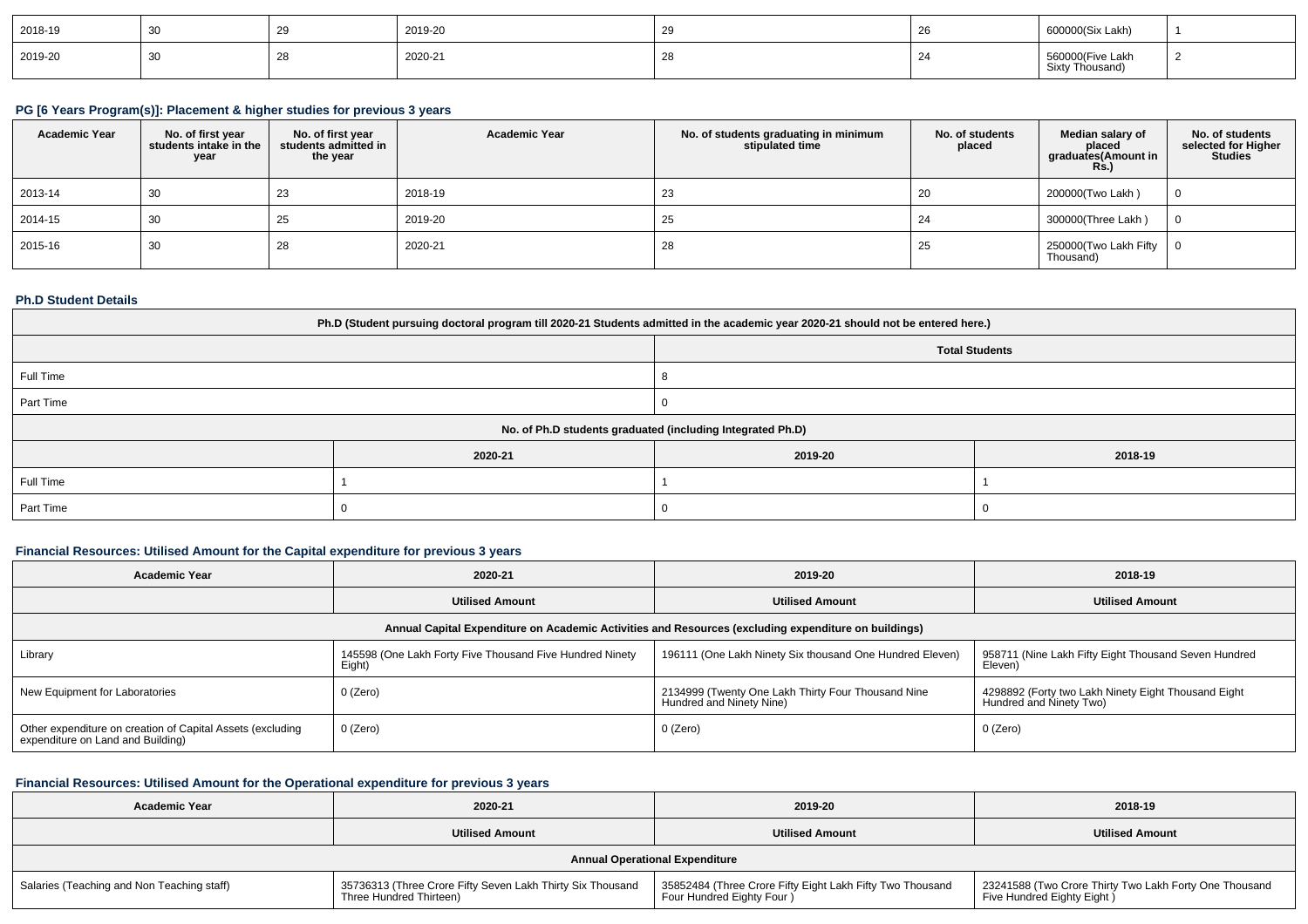| Maintenance of Academic Infrastructure or consumables and<br>other running expenditures (excluding maintenance of hostels<br>and allied services, rent of the building, depreciation cost, etc) | 8626467 (Eighty Six Lakh Twenty Six Thousand Four Hundred<br>Sixty Seven ) | 1 5252907 (Fifty Two Lakh Fifty Two Thousand Nine Hundred<br>Seven | 8551077 (Eighty Five Lakh Fifty One Thousand Seventy Seven |
|-------------------------------------------------------------------------------------------------------------------------------------------------------------------------------------------------|----------------------------------------------------------------------------|--------------------------------------------------------------------|------------------------------------------------------------|
| Seminars/Conferences/Workshops                                                                                                                                                                  | $0$ (Zero)                                                                 | າ (Zero)                                                           | $0$ (Zero)                                                 |

#### **IPR**

| Calendar year            | 2020 | 2019 | 2018 |
|--------------------------|------|------|------|
| No. of Patents Published |      |      |      |
| No. of Patents Granted   |      |      |      |

# **Sponsored Research Details**

| <b>Financial Year</b>                    | 2020-21                      | 2019-20                         | 2018-19                           |
|------------------------------------------|------------------------------|---------------------------------|-----------------------------------|
| Total no. of Sponsored Projects          |                              |                                 |                                   |
| Total no. of Funding Agencies            |                              |                                 |                                   |
| Total Amount Received (Amount in Rupees) | 5104000                      | 3044000                         | 1892000                           |
| Amount Received in Words                 | Fifty One Lakh Four Thousand | Thirty Lakh Forty Four Thousand | Eighteen Lakh Ninety Two Thousand |

### **Consultancy Project Details**

| <b>Financial Year</b>                    | 2020-21                                | 2019-20 | 2018-19 |  |
|------------------------------------------|----------------------------------------|---------|---------|--|
| Total no. of Consultancy Projects        |                                        |         |         |  |
| Total no. of Client Organizations        |                                        |         |         |  |
| Total Amount Received (Amount in Rupees) | 32950                                  |         |         |  |
| Amount Received in Words                 | Thirty Two Thousand Nine Hundred Fifty | Zero    | Zero    |  |

# **PCS Facilities: Facilities of physically challenged students**

| 1. Do your institution buildings have Lifts/Ramps?                                                                                                         | Yes, more than 40% of the buildings |
|------------------------------------------------------------------------------------------------------------------------------------------------------------|-------------------------------------|
| 2. Do your institution have provision for walking aids, including wheelchairs and transportation from one building to another for<br>handicapped students? | No                                  |
| 3. Do your institution buildings have specially designed toilets for handicapped students?                                                                 | Yes, more than 60% of the buildings |

## **Faculty Details**

| Srno           | Name                                       | Age | Designation                                         | Gender | Qualification | <b>Experience (In</b><br>Months) | <b>Currently working</b><br>with institution? | Joining Date | <b>Leaving Date</b> | <b>Association type</b> |
|----------------|--------------------------------------------|-----|-----------------------------------------------------|--------|---------------|----------------------------------|-----------------------------------------------|--------------|---------------------|-------------------------|
|                | Dr NAZMA<br>NAJIRAHMED<br><b>INAMDAR</b>   | 51  | Professor                                           | Female | Ph.D          | 288                              | Yes                                           | 04-08-2016   | $\sim$              | Regular                 |
| $\overline{2}$ | Dr SOMSHEKHAR<br>SANGANBASAPPA<br>KHADBADI | 59  | Dean / Principal /<br>Director / Vice<br>Chancellor | Male   | Ph.D          | 393                              | Yes                                           | 25-07-2000   | $- -$               | Regular                 |
| 3              | Dr SHARADA<br><b>LAXMAN DEORE</b>          | 38  | Associate Professor                                 | Female | Ph.D          | 168                              | Yes                                           | 18-12-2016   | $- -$               | Regular                 |